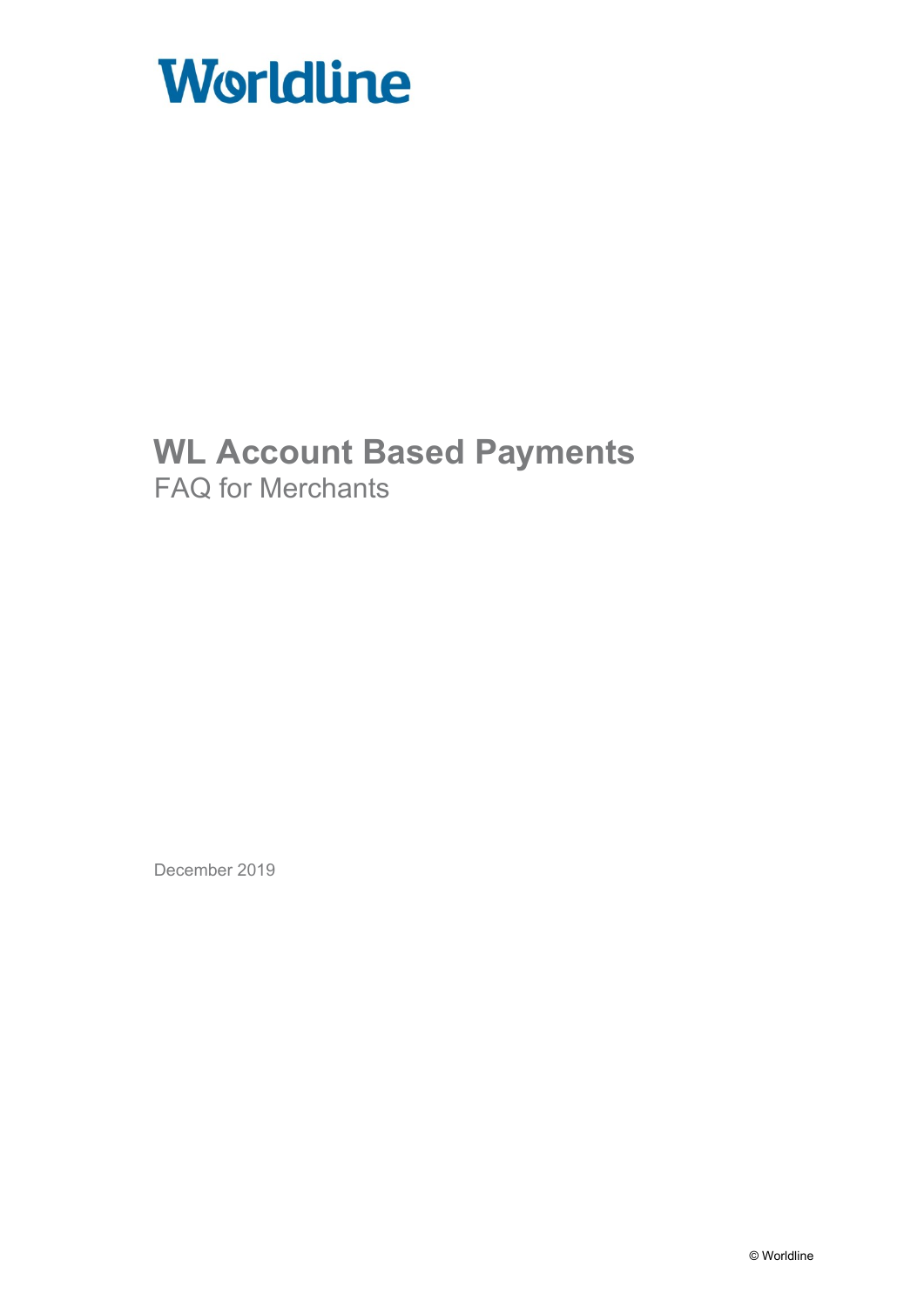# **Worldline**

# **Contents**

| $\mathbf 1$<br>1.1<br>1.2<br>1.3<br>1.4<br>1.5<br>1.6<br>1.7<br>1.8 | The payment was not debited from my customer. How is this possible?3<br>What happens if the scheduled payment is not supported by banks? 3<br>Do I have to generate a specific private public key pair to be able to communicate with |    |
|---------------------------------------------------------------------|---------------------------------------------------------------------------------------------------------------------------------------------------------------------------------------------------------------------------------------|----|
| 2 <sub>2</sub>                                                      |                                                                                                                                                                                                                                       |    |
| 2.1                                                                 |                                                                                                                                                                                                                                       |    |
| 2.2                                                                 |                                                                                                                                                                                                                                       |    |
| 2.3                                                                 |                                                                                                                                                                                                                                       |    |
| 2.4                                                                 |                                                                                                                                                                                                                                       |    |
| 2.5                                                                 | There are only four logos of banks on the initiation page visible. Why? 4                                                                                                                                                             |    |
|                                                                     |                                                                                                                                                                                                                                       |    |
| 3 <sup>1</sup>                                                      |                                                                                                                                                                                                                                       |    |
| 3.1                                                                 |                                                                                                                                                                                                                                       |    |
| 3.2                                                                 |                                                                                                                                                                                                                                       |    |
| 3.3                                                                 |                                                                                                                                                                                                                                       |    |
| 3.4                                                                 |                                                                                                                                                                                                                                       |    |
| 3.5                                                                 |                                                                                                                                                                                                                                       |    |
| 3.6                                                                 |                                                                                                                                                                                                                                       |    |
| 3.7                                                                 |                                                                                                                                                                                                                                       |    |
| 3.8                                                                 |                                                                                                                                                                                                                                       |    |
| 3.9                                                                 | My bank asks me to pay additional fees. Are they allowed to do that? 5                                                                                                                                                                |    |
| 3.10                                                                |                                                                                                                                                                                                                                       |    |
| 3.11                                                                |                                                                                                                                                                                                                                       |    |
| 3.12                                                                |                                                                                                                                                                                                                                       |    |
| 3.13                                                                | What is an "end to end ID" and what is an "unstructured remittance info"?5                                                                                                                                                            |    |
| 3.14                                                                | Can I use the "end to end ID" also as a payee transaction reference?6                                                                                                                                                                 |    |
| 4                                                                   | Extranet (or Multi Service Platform MSP)                                                                                                                                                                                              | 6. |
| 4.1                                                                 |                                                                                                                                                                                                                                       |    |
| 4.2                                                                 |                                                                                                                                                                                                                                       |    |
| 4.3                                                                 |                                                                                                                                                                                                                                       |    |
| 4.4                                                                 |                                                                                                                                                                                                                                       |    |
|                                                                     |                                                                                                                                                                                                                                       |    |
| 5                                                                   |                                                                                                                                                                                                                                       |    |
| 5.1                                                                 |                                                                                                                                                                                                                                       |    |
| 5.2                                                                 |                                                                                                                                                                                                                                       |    |
| 5.3                                                                 |                                                                                                                                                                                                                                       |    |
| 5.4                                                                 | Can one signature certificate be used for several Sub-Id's or Merchant Id's? 7                                                                                                                                                        |    |
|                                                                     |                                                                                                                                                                                                                                       |    |
| 6                                                                   |                                                                                                                                                                                                                                       |    |
| 6.1                                                                 |                                                                                                                                                                                                                                       |    |
| 6.2                                                                 | What is the difference between irrevocability, guarantee and liability in general? 7                                                                                                                                                  |    |
| 6.3                                                                 |                                                                                                                                                                                                                                       |    |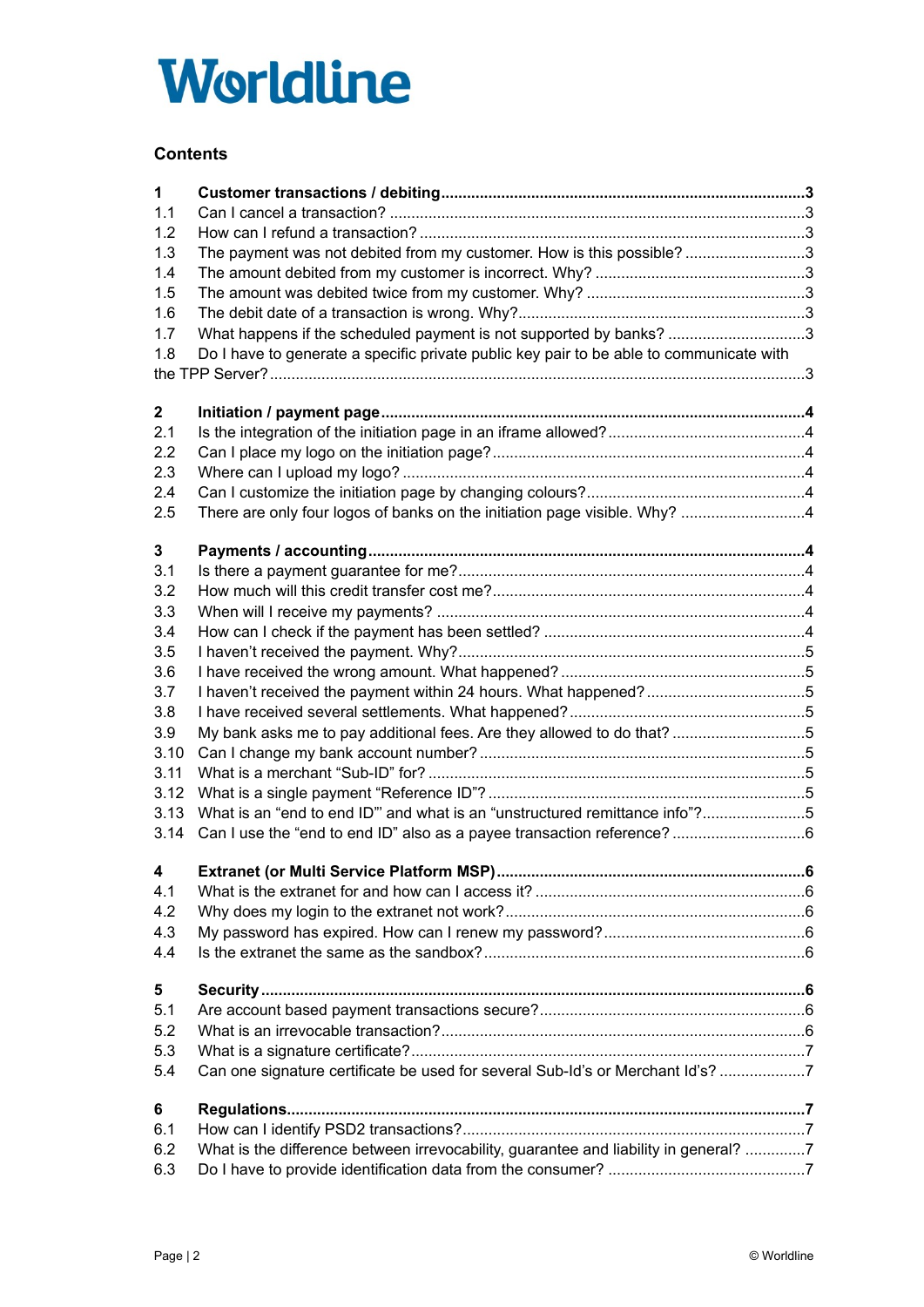

# <span id="page-2-0"></span>**1 Customer transactions / debiting**

#### <span id="page-2-1"></span>**1.1 Can I cancel a transaction?**

No, you cannot cancel a transaction. Please contact our support team at: [supportpayments@worldline.com](mailto:supportpayments@worldline.com)

#### <span id="page-2-2"></span>**1.2 How can I refund a transaction?**

You need to have the IBAN (International Bank Account Number) of your customer. If you do not have it, contact your customer. Then initiate the refund using your banking application. This cannot be done on the extranet.

#### <span id="page-2-3"></span>**1.3 The payment was not debited from my customer. How is this possible?**

In the unlikely event that your customer has not been debited but you have been credited, please contact our support team at: supportpayments@worldline.com.

#### <span id="page-2-4"></span>**1.4 The amount debited from my customer is incorrect. Why?**

In the unlikely event that the debited amount is not equal to the amount you have received, or if the amount was debited twice, please contact our support team at: supportpayments@worldline.com

#### <span id="page-2-5"></span>**1.5 The amount was debited twice from my customer. Why?**

In the unlikely event that an amount was debited twice from the customer, but you have received the money only once, please contact your bank. Let them confirm that the money appears only once on your bank account. If they confirm, please contact our support team at: supportpayments@worldline.com

#### <span id="page-2-6"></span>**1.6 The debit date of a transaction is wrong. Why?**

Please contact our support team at: supportpayments@worldline.com

#### <span id="page-2-7"></span>**1.7 What happens if the scheduled payment is not supported by banks?**

You cannot opt for scheduled payments as this has not been implemented yet.

#### <span id="page-2-8"></span>**1.8 Do I have to generate a specific private public key pair to be able to communicate with the TPP Server?**

<span id="page-2-9"></span>Yes, as part of the onboarding process, you have to provide a public certificate (X.509 digital certificate), which will be used to sign your initial token request. You have to create a Public-private key pair and together with the other attributes required for a X.509 digital signing certificate, create a CSR (Certificate Signing Request). After the public certificate is issued, it has to be provided to the TPP where it will be stored in the application database.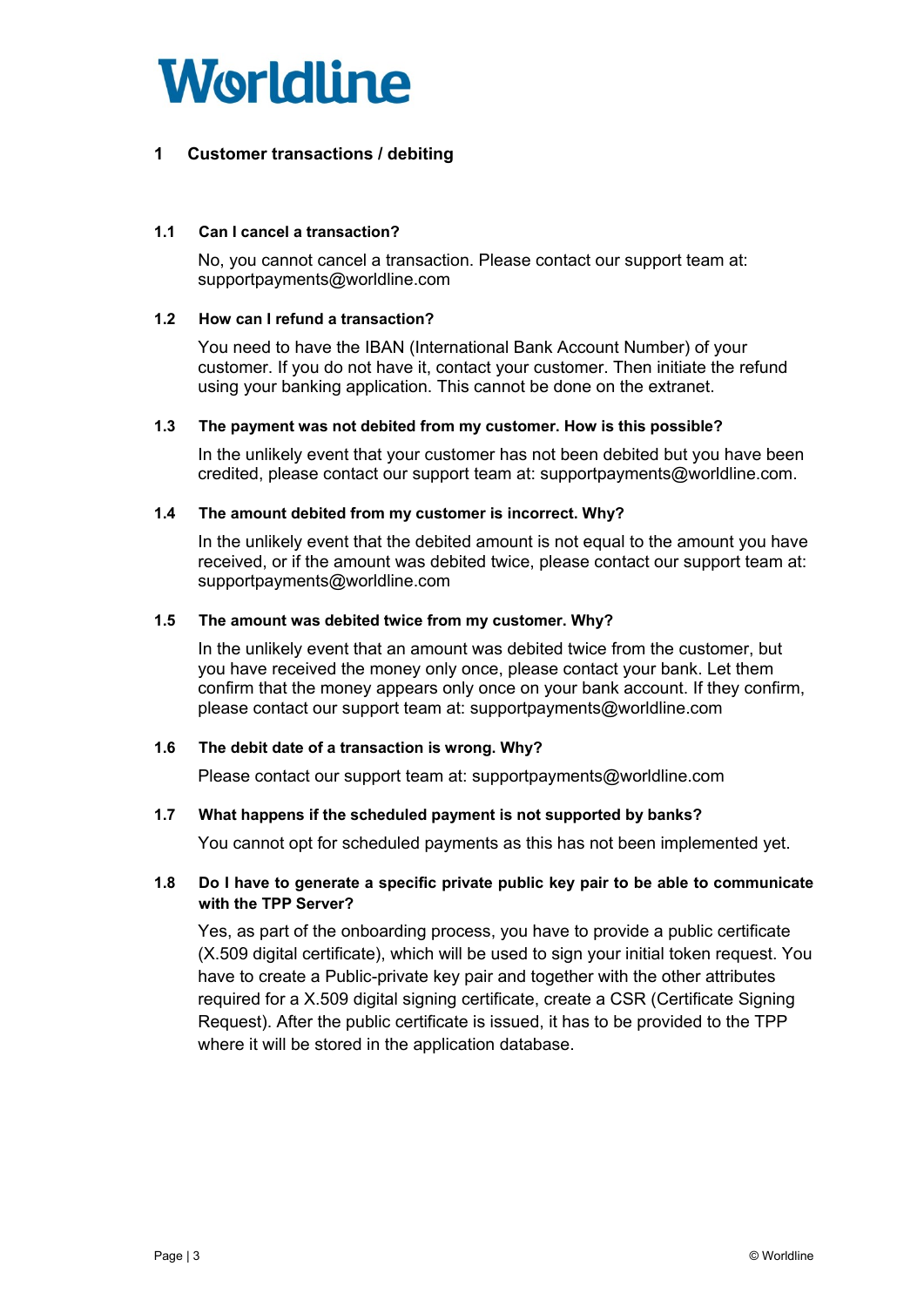

# **2 Initiation / payment page**

#### <span id="page-3-0"></span>**2.1 Is the integration of the initiation page in an iframe allowed?**

No, the integration of the initiation page is not allowed for security reasons.

#### <span id="page-3-1"></span>**2.2 Can I place my logo on the initiation page?**

Yes, you can add the logo on the initiation page. It will appear on the initiation page together with the "Pay with your bank account" icon.

#### <span id="page-3-2"></span>**2.3 Where can I upload my logo?**

You can upload your logo in the extranet and more specifically, in the integration environment. Please respect the format limitations: max. size 125 x 125 pixels

#### <span id="page-3-3"></span>**2.4 Can I customize the initiation page by changing colours?**

Yes, you can. Please use the extranet to make these changes.

#### <span id="page-3-4"></span>**2.5 There are only four logos of banks on the initiation page visible. Why?**

The major four banks are visible at first sight. The consumers can search for their own bank using the dropdown-menu.

## <span id="page-3-5"></span>**3 Payments / accounting**

#### <span id="page-3-6"></span>**3.1 Is there a payment guarantee for me?**

Worldline as the payment initiation service provider delivers a confirmation to you that a credit transfer has been initiated and that the consumer's bank has checked the bank account balance. Though, as long as you haven't received the money on your bank account, you have no guarantee.

#### <span id="page-3-7"></span>**3.2 How much will this credit transfer cost me?**

In general, only the cost for account-based payment transactions by Worldline will apply. You neither have to pay association fees, nor interchange fees. However, your bank may charge other fees; contact your bank for more details.

#### <span id="page-3-8"></span>**3.3 When will I receive my payments?**

In general, you will receive the payment within 24 hours with a credit transfer. If your bank and the bank of your customer support Instant Payments (IP), and if you request an IP, the money will be transferred instantly to your account.

#### <span id="page-3-9"></span>**3.4 How can I check if the payment has been settled?**

You can check the settlement through your bank account.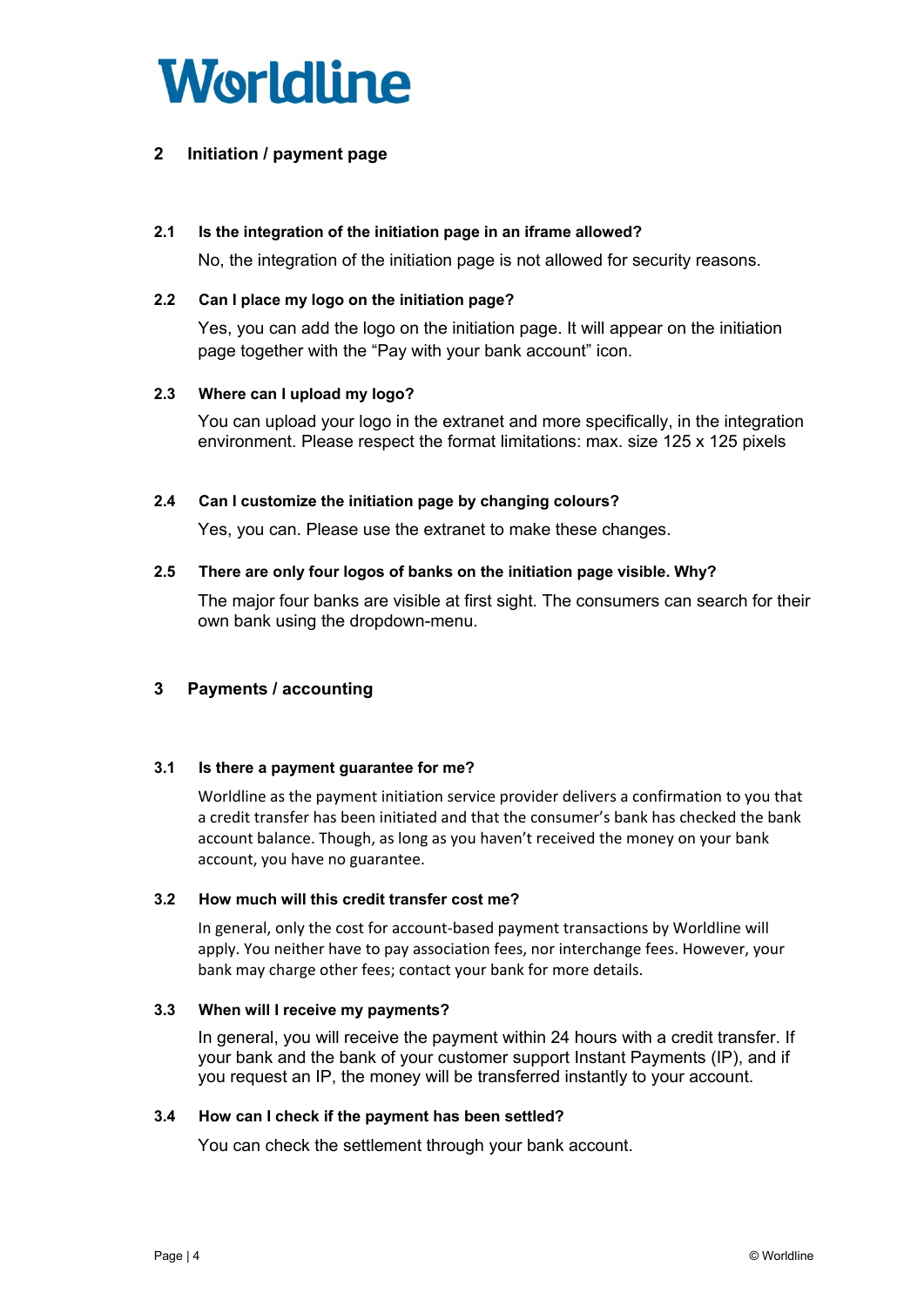

#### <span id="page-4-0"></span>**3.5 I haven't received the payment. Why?**

Please verify with your bank. If they are not able to clarify you will have to e-mail our support team at: supportpayments@worldline.com

#### <span id="page-4-1"></span>**3.6 I have received the wrong amount. What happened?**

Contact your bank to verify the amount. If they are not able to identify the cause of the incorrect payment; you will have to e-mail our support team at: supportpayments@worldline.com

#### <span id="page-4-2"></span>**3.7 I haven't received the payment within 24 hours. What happened?**

Contact your bank to get information about the cause of the late payment. If they are not able to identify the cause you can send an e-mail to our support team at: supportpayments@worldline.com

#### <span id="page-4-3"></span>**3.8 I have received several settlements. What happened?**

Contact your bank to verify the cause of the multiple payments, if they are not able to identify the cause you will have to e-mail our support team at: supportpayments@worldline.com

#### <span id="page-4-4"></span>**3.9 My bank asks me to pay additional fees. Are they allowed to do that?**

While banks cannot charge association fees or interchange fees, they can charge additional fees. For more information, contact your bank.

#### <span id="page-4-5"></span>**3.10 Can I change my bank account number?**

No, only Worldline can change your bank account number for you. Please contact our support team on the following address: supportpayments@worldline.com

#### <span id="page-4-6"></span>**3.11 What is a merchant "Sub-ID" for?**

A Sub-Id is used for sending money to different bank accounts. Sub-Ids can only be managed on the extranet by our support team. Please contact them at: supportpayments@worldline.com

#### <span id="page-4-7"></span>**3.12 What is a single payment "Reference ID"?**

The payment reference ID, called TrxReferenceID, can be generated by you as a merchant. With this, you can easily find all your transactions in your reporting. Please note: the former name of this reference ID (Seller Transaction ID) still appears in some of the documentation.

If you provide a payment reference Id during the initiation of the transaction, the so-called End\_2\_End\_Id, it will appear on the bank statement. (see next question for more details)

#### <span id="page-4-8"></span>**3.13 What is an "end to end ID"' and what is an "unstructured remittance info"?**

The end to end ID is a reference that you define when initiating a new payment request. It is sent as part of the transaction details to your bank.

The "unstructured remittance info" is a free field allowing you to fill in additional information. Please check with your bank whether this field is available.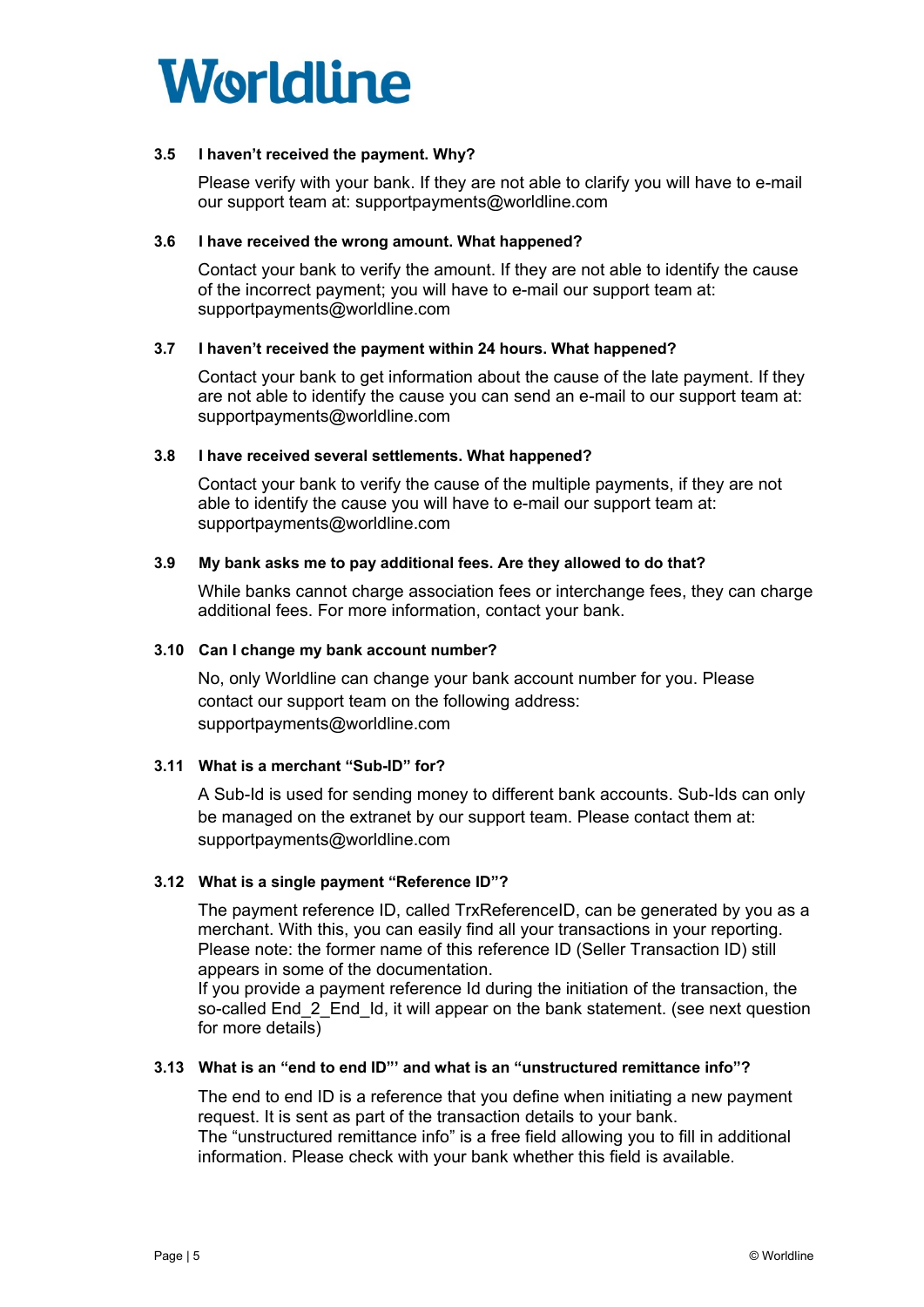

#### <span id="page-5-0"></span>**3.14 Can I use the "end to end ID" also as a payee transaction reference?**

Yes, in general it can be used as a reference for payees to see it on its bank statements and to use it as reconciliation with the payment order. Please check with your bank to find out whether this field is available.

# <span id="page-5-1"></span>**4 Extranet (or Multi Service Platform MSP)**

#### <span id="page-5-2"></span>**4.1 What is the extranet for and how can I access it?**

The extranet is the interface between you and the Multi Service Platform. It is accessible via the MSP GUI (Multi Service Platform) and offers access to view and manage all important data. You have insight to your transaction data, merchant data and user data.

#### <span id="page-5-3"></span>**4.2 Why does my login to the extranet not work?**

Please check if you're using the correct username and password. If it still does not work, please contact our support team at: supportpayments@worldline.com

#### <span id="page-5-4"></span>**4.3 My password has expired. How can I renew my password?**

Please use the "Forgot password" button on the login page. Then enter your username and e-mail address and press "Request New Password". Please follow the instructions mentioned in the e-mail.

#### <span id="page-5-5"></span>**4.4 Is the extranet the same as the sandbox?**

No. The extranet is when the service is used in the production environment, whereas the sandbox is the testing environment.

#### <span id="page-5-6"></span>**5 Security**

#### <span id="page-5-7"></span>**5.1 Are account based payment transactions secure?**

Account based payment transactions processed by Worldline are equally secure as 3D Secure card payments and pay buttons; they are optimal due to the strong authentication of the customer.

Account based payment transactions are more secure

- than non-3D Secure cards, cheques, SDD
- when associated with instant payments

#### <span id="page-5-8"></span>**5.2 What is an irrevocable transaction?**

Irrevocable within the context of electronic payments means that the original transaction cannot be undone.